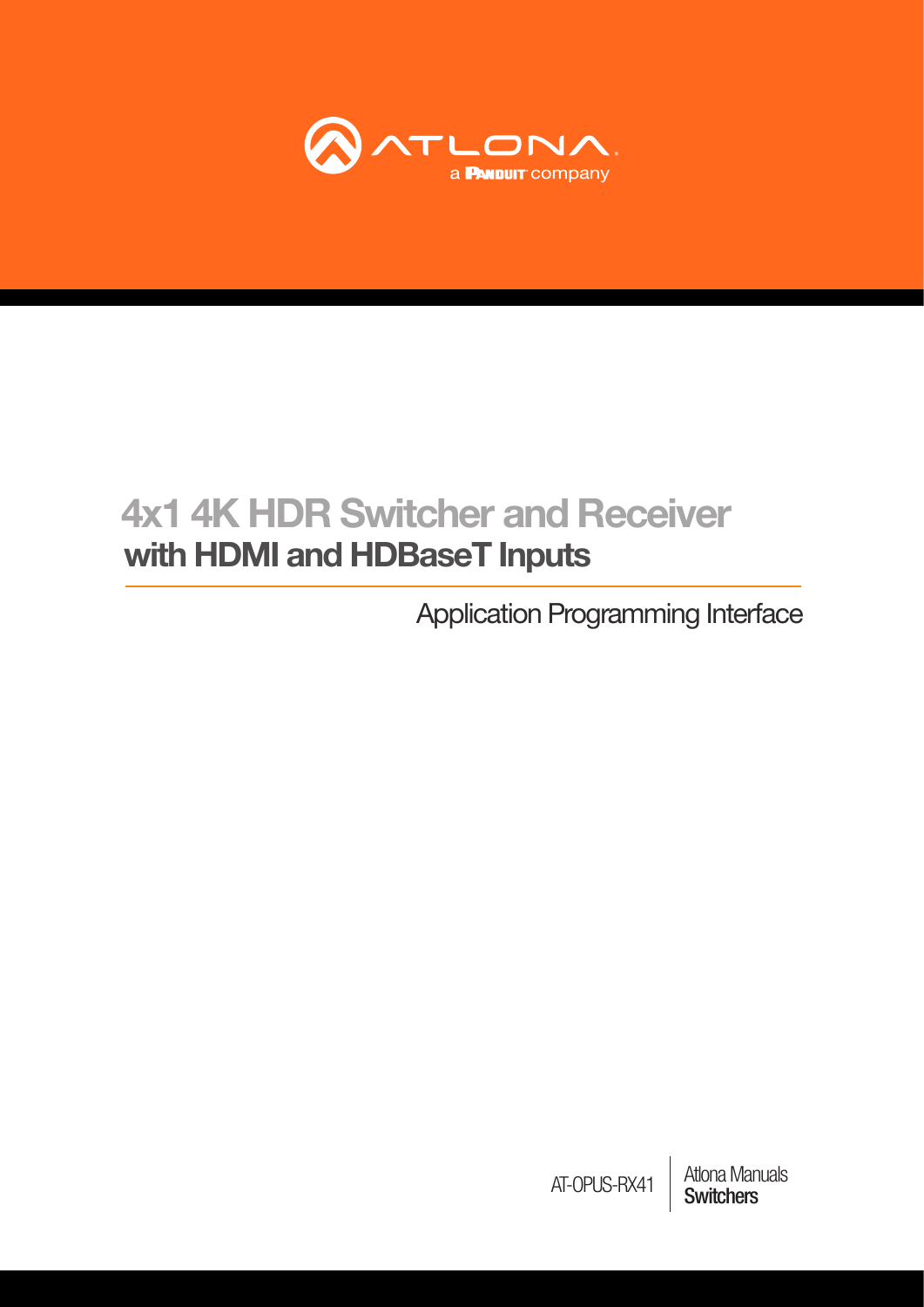

# Version Information

| <b>Tersion</b> | Jate              | Notes   |
|----------------|-------------------|---------|
|                | וכירוכי<br>ה הייש | release |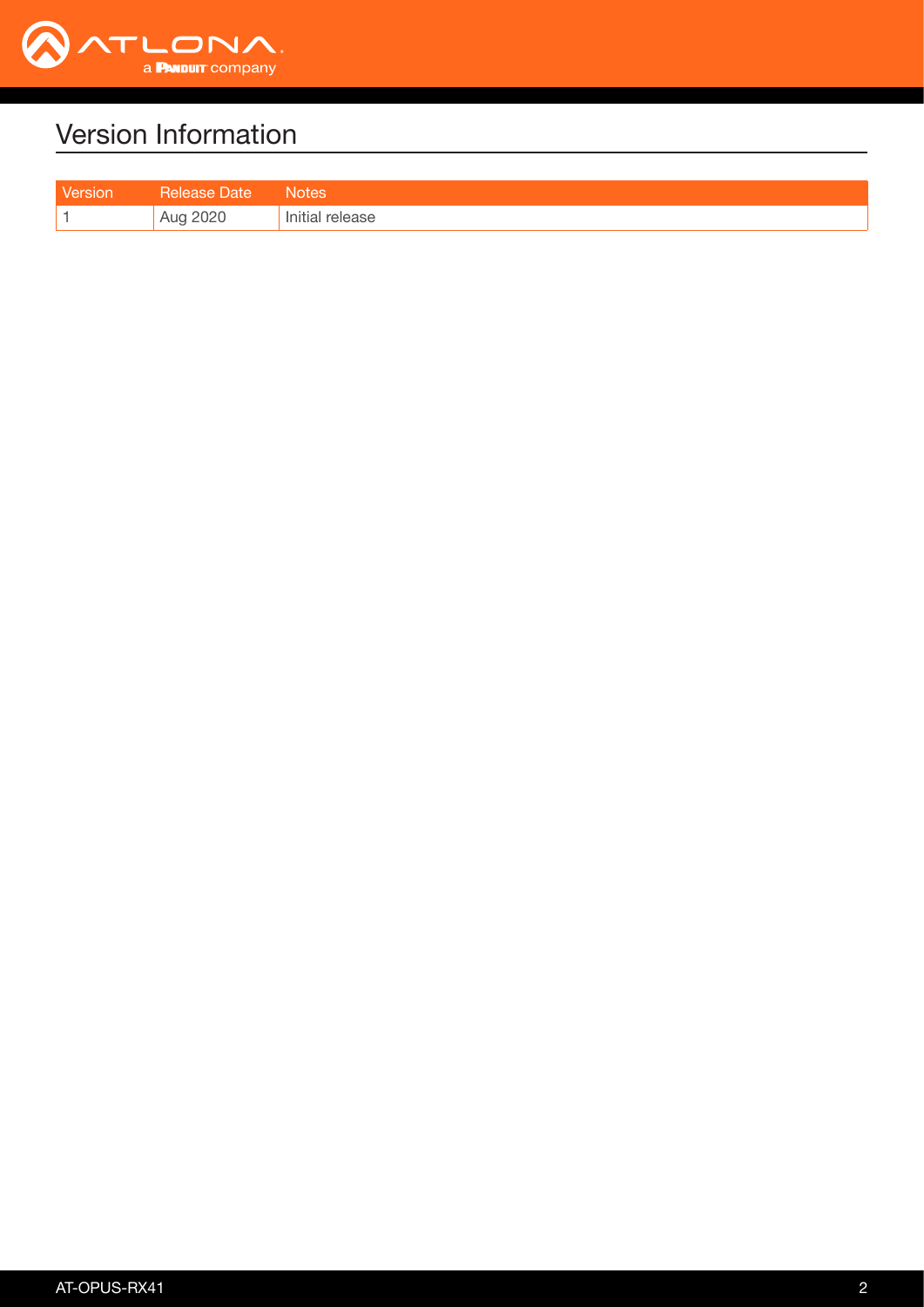

## Introduction

## **General**

This document provides an alphabetical list of commands available for the AT-OPUS-RX41. Commands are casesensitive. If the command fails or is entered incorrectly, then the feedback is "Command FAILED". Commands can be sent using RS-232, Telnet, SSH, or TCP. There should be a 500 millisecond delay between each command sent to the unit. The default port for Telnet is 23. TCP ports are 9000 and 9001.



IMPORTANT: Each command is terminated with a carriage-return (0x0d) and the feedback is terminated with a carriage-return and line-feed (0x0a).

## **Ports**

This product can communicate directly with local and remote RS-232 (over HDBaseT) ports using a direct TCP socket connection. The default port assignment is from left-to-right, viewed from the rear panel. Refer to the table below for the port assignment for this product. For ports connected to RS-232 interfaces, no additional payload is required to transmit data to the device. All data sent to the respective TCP port will be sent bit-for-bit to the RS-232 output. Note that if feedback is required from the RS-232 device, the TCP socket must be kept open. This product does not provide buffer or queuing registers. Therefore, any data from the RS-232 port that is received while the TCP socket connection is closed, will be lost.

| Port | <b>Description</b>      |
|------|-------------------------|
| 9000 | MCU (similar to Telnet) |
| 9001 | HDBaseT RS-232 port     |
| 9002 | Local RS-232 port       |

#### Example:

With the device IP address of 192.168.1.100 and a PJLINK projector connected to the RS-232 port.

1. Open a TCP socket to 192.168.1.100:9001 and send the following command string:

%1POWR 1\x0D

2. The projector will respond with the following, using the same socket connection:

\$1POWR=OK\x0D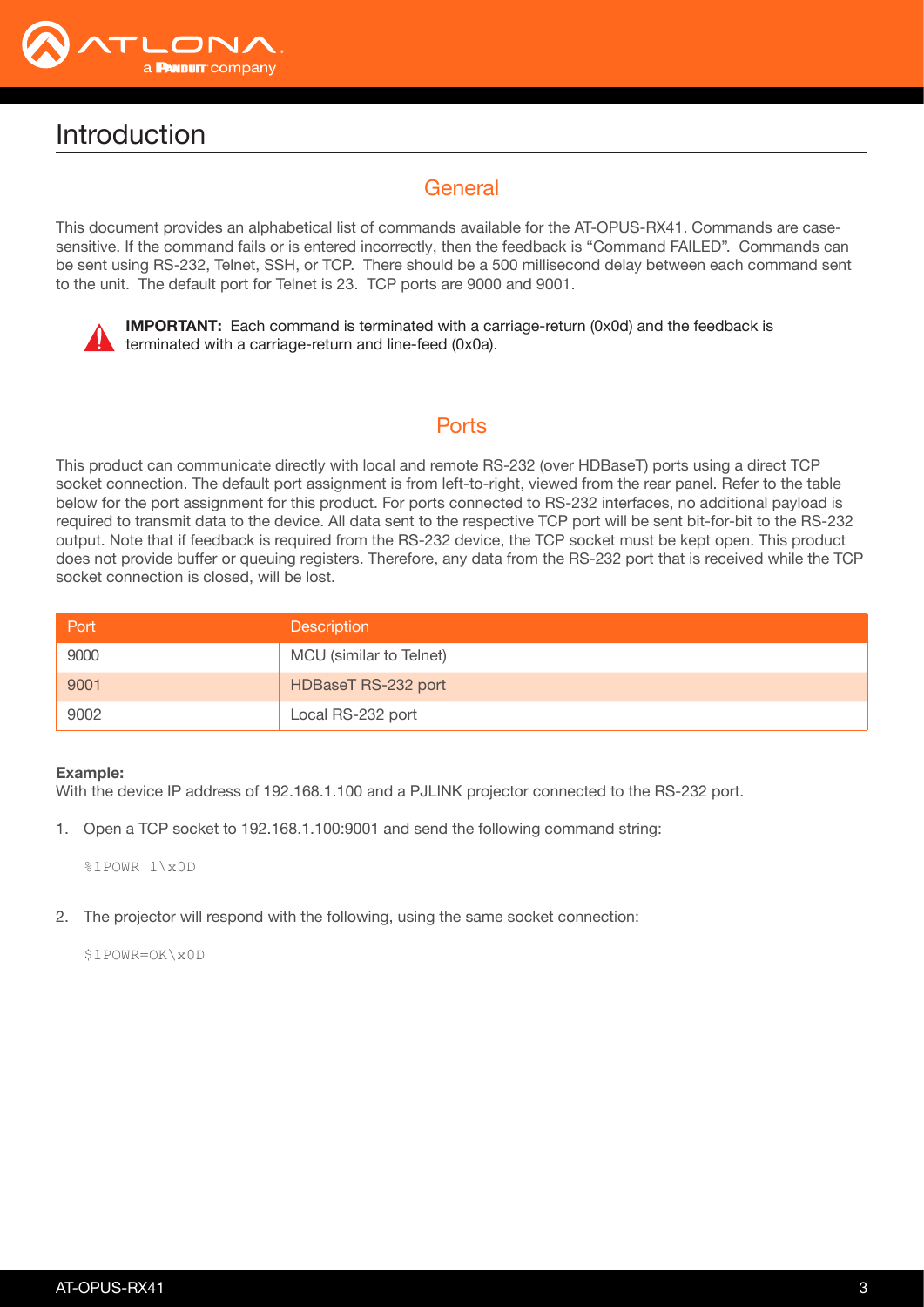

| Command               | <b>Description</b>                                                              |
|-----------------------|---------------------------------------------------------------------------------|
| <b>AudioSRC</b>       | Sets the audio source for the OPTICAL port                                      |
| <b>AutoSW</b>         | Sets the auto-switching mode                                                    |
| <b>Blink</b>          | Enables or disables blinking of the POWER LED indicator on the front panel      |
| <b>Broadcast</b>      | Enables or disables broadcast mode                                              |
| <b>CSpara</b>         | Sets the baud rate, data bits, parity bit, and stop bits for the serial port    |
| <b>EDIDCopy</b>       | Saves the downstream EDID to the specified internal memory location on the unit |
| <b>EDIDMSet</b>       | Assigns an EDID to the specified input.                                         |
| <b>HDCPSet</b>        | Set the HDCP reporting mode of the specified <b>HDMI</b> input port             |
| <b>HDMIAUDUD</b>      | Enables or disables audio on the HDMI output                                    |
| help                  | Displays the list of available commands                                         |
| <b>InputBroadcast</b> | Invokes the InputStatus command when enabled                                    |
| <b>InputStatus</b>    | Displays the state of each input                                                |
| <b>IPAddUser</b>      | Adds a user for Telnet and webGUI access                                        |
| <b>IPCFG</b>          | Displays the current network settings for the unit                              |
| <b>IPDelUser</b>      | Deletes the specified user                                                      |
| <b>IPDHCP</b>         | Enables or disables DHCP mode on the unit                                       |
| <b>IPLogin</b>        | Enables or disables login credentials when starting a Telnet session            |
| <b>IPPort</b>         | Sets the Telnet listening port for the unit                                     |
| <b>IPQuit</b>         | Closes the current Telnet session                                               |
| <b>IPStatic</b>       | Sets the static IP address, subnet mask, and gateway for the unit               |
| <b>IPTimeout</b>      | Specifies the time interval of inactivity before a Telnet session is closed     |
| <b>IROFF</b>          | Disables the IR receiver on the unit                                            |
| <b>IRON</b>           | Enables the IR receiver on the unit                                             |
| Lock                  | Locks the buttons on the front panel                                            |
| <b>Mreset</b>         | Resets the unit to factory-default settings                                     |
| <b>PWOFF</b>          | Execute this command to power-off the unit                                      |
| <b>PWON</b>           | Execute this command to power-on the unit                                       |
| <b>PWSTA</b>          | Displays the power state of the unit                                            |
| <b>RHostName</b>      | Displays the host name of the unit                                              |
| <b>ScalerPtMode</b>   | Enables or disables scaler pass-through mode                                    |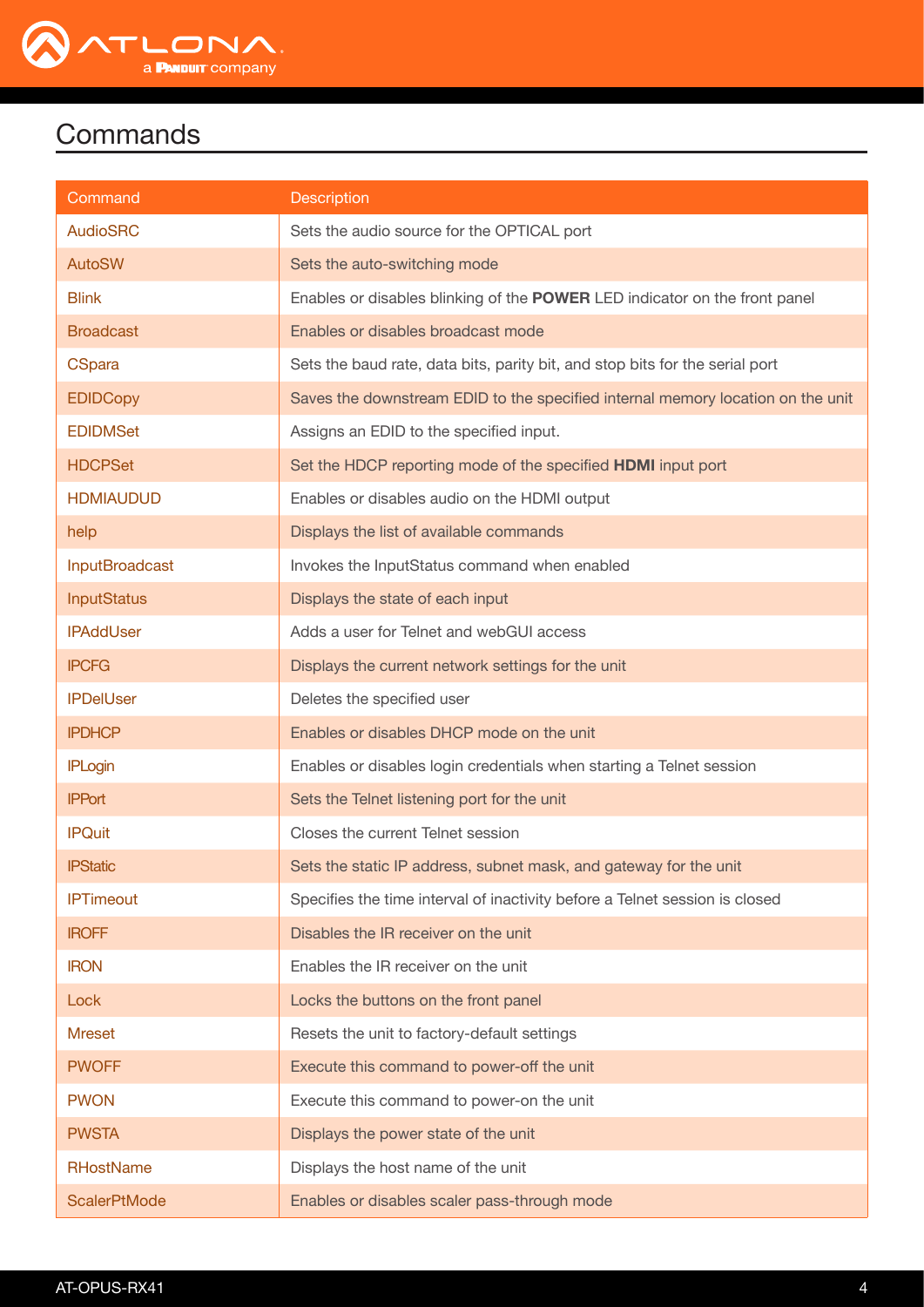

| Command          | <b>Description</b>                                     |  |
|------------------|--------------------------------------------------------|--|
| <b>SHostName</b> | Sets the host name of the unit                         |  |
| <b>Status</b>    | Displays the routing state of the unit                 |  |
| System           | Displays information about the system status           |  |
| <b>Toslink</b>   | Enables or disables the OPTICAL port on the back panel |  |
| <b>Type</b>      | Displays the model of the unit                         |  |
| <b>Unlock</b>    | Unlocks the buttons on the front panel                 |  |
| <b>Version</b>   | Displays the current firmware version of the unit      |  |
| x1AVx1           | Routes the specified input to the output               |  |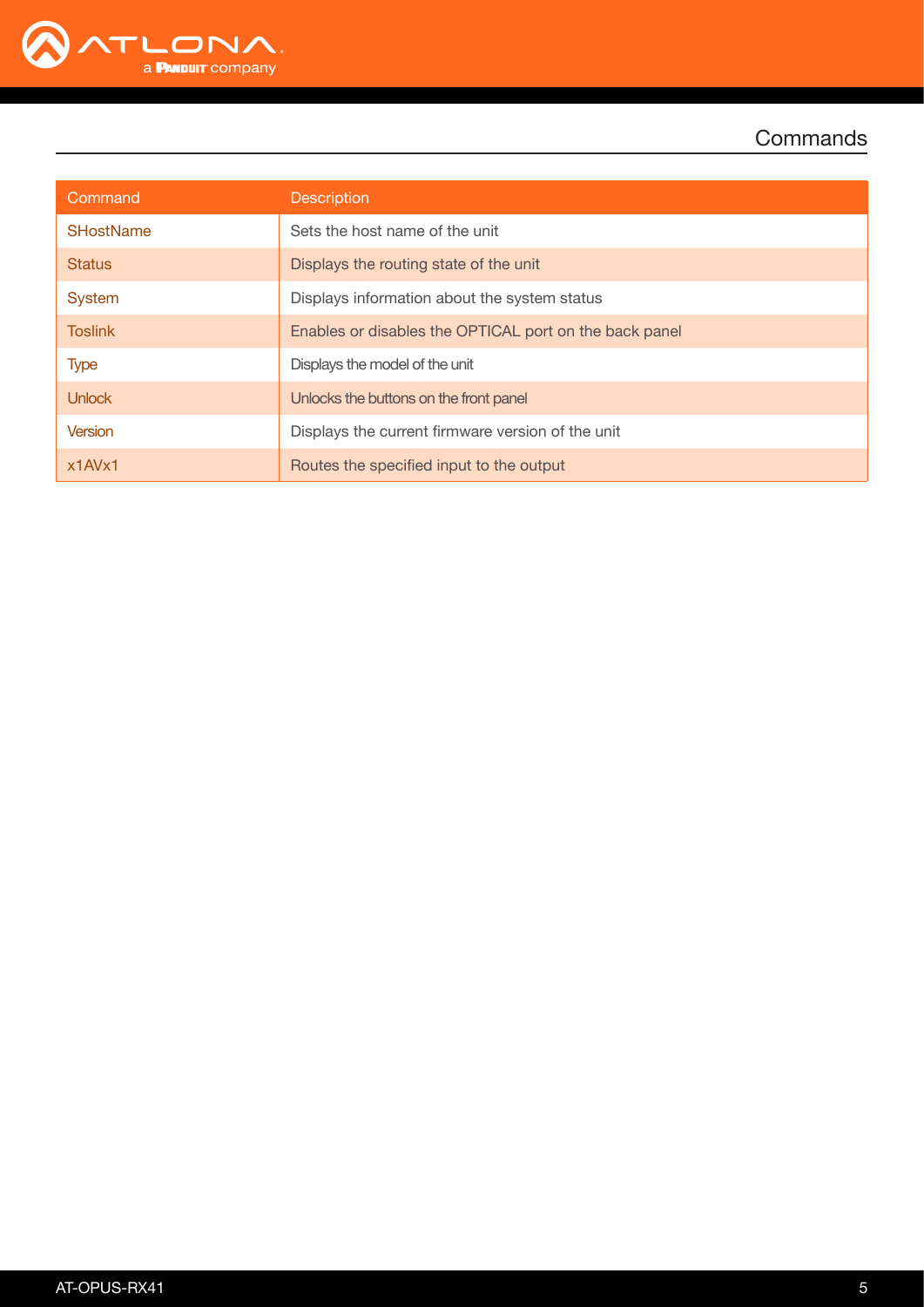

## <span id="page-5-0"></span>AudioSRC

Sets the audio source for the **OPTICAL** port on the AT-OPUS-RX41. HDMI audio is de-embedded and heard on the specified source. Use the sta argument to display the current setting

| Syntax     |  |
|------------|--|
| AudioSRC X |  |

| Parameter                        | <b>Description</b> | Range                                    |
|----------------------------------|--------------------|------------------------------------------|
|                                  | Source             | SPDIF, ARC, sta                          |
| <b>Example</b><br>AudioSRC SPDIF |                    | <b>Feedback</b><br><b>AudioSRC SPDIF</b> |

#### <span id="page-5-1"></span>AutoSW

Enables or disables auto switching between INPUT ports. Use the sta argument to display the current setting.

| Syntax <sup>1</sup> |  |  |
|---------------------|--|--|
| AutoSW <sub>X</sub> |  |  |

| Parameter                   | <b>Description</b> | Range                        |
|-----------------------------|--------------------|------------------------------|
|                             | Value              | on, off, sta                 |
| <b>Example</b><br>AutoSW on |                    | <b>Feedback</b><br>AutoSW on |

#### <span id="page-5-2"></span>Blink

Enables or disables blinking of the POWER LED indicator on the front panel. When set to on, the POWER LED indicator button will flash, alternating between blue and red, and can be used to physically identify the unit on a network. The POWER LED indicator will flash until the Blink off command is executed. on = enables blinking; off = disables blinking. Use the sta argument to display the current setting. The default setting is off.

| Syntax         |  |
|----------------|--|
| <b>Blink X</b> |  |

| Parameter | Description | Range        |
|-----------|-------------|--------------|
|           | Value       | on, off, sta |
|           |             |              |

Example Blink on

Feedback Blink on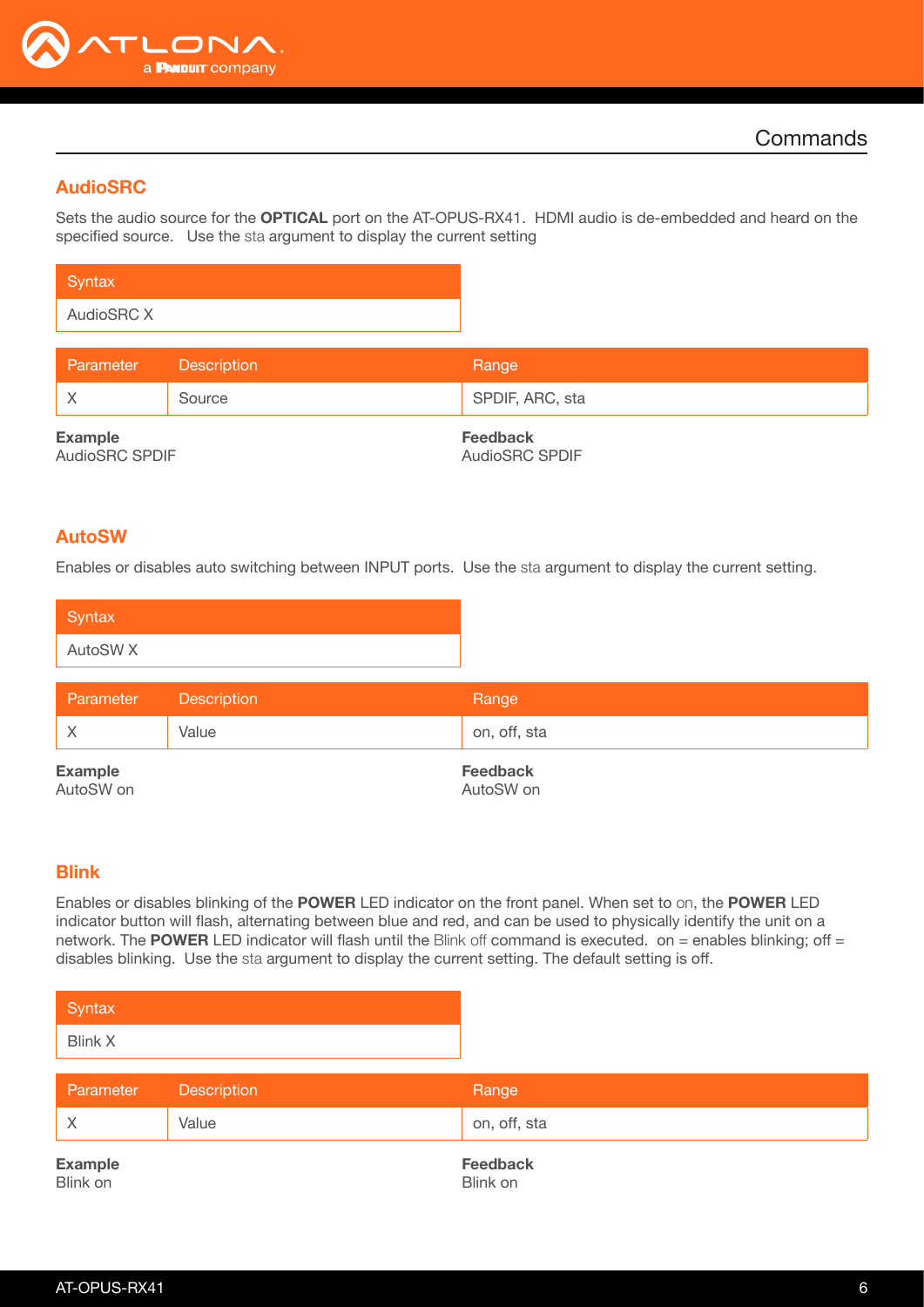

#### <span id="page-6-0"></span>Broadcast

Enables or disables broadcast mode. By default, broadcast mode is set to ON. When set to ON, any system changes will be broadcast to the web server will also be affected on the control system (if connected), via TCP/IP. To separate control between the web server and Telnet, set this feature to OFF. Command queries such as [IPCFG](#page-12-0) and [Type](#page-20-0) will only return information to the requester. Use the sta argument to display the current setting.

| Syntax             |  |
|--------------------|--|
| <b>Broadcast X</b> |  |

| Parameter | <b>Description</b> | Range        |
|-----------|--------------------|--------------|
|           | Value              | on, off, sta |

Example Broadcast on Feedback Broadcast on

#### <span id="page-6-1"></span>**CSpara**

Sets the baud rate, data bits, parity bit, and stop bits for the serial port. Use the sta argument to display the current serial port settings. Each argument must be separated by a comma; no spaces are permitted. Brackets must be used when executing this command.

| Syntax          |  |
|-----------------|--|
| CSpara[W,X,Y,Z] |  |

| Parameter | <b>Description</b> | Range                                         |
|-----------|--------------------|-----------------------------------------------|
| W         | Baud rate          | 2400, 4800, 9600, 19200, 38400, 57600, 115200 |
| $\times$  | Data bits          | 7,8                                           |
|           | Parity bit         | None, Odd, Even                               |
|           | Stop bits          | 1, 2                                          |

Example CSpara[115200,8,0,1] CSpara[sta]

Feedback CSpara[115200,8,0,1] CSpara [115200,8,0,1]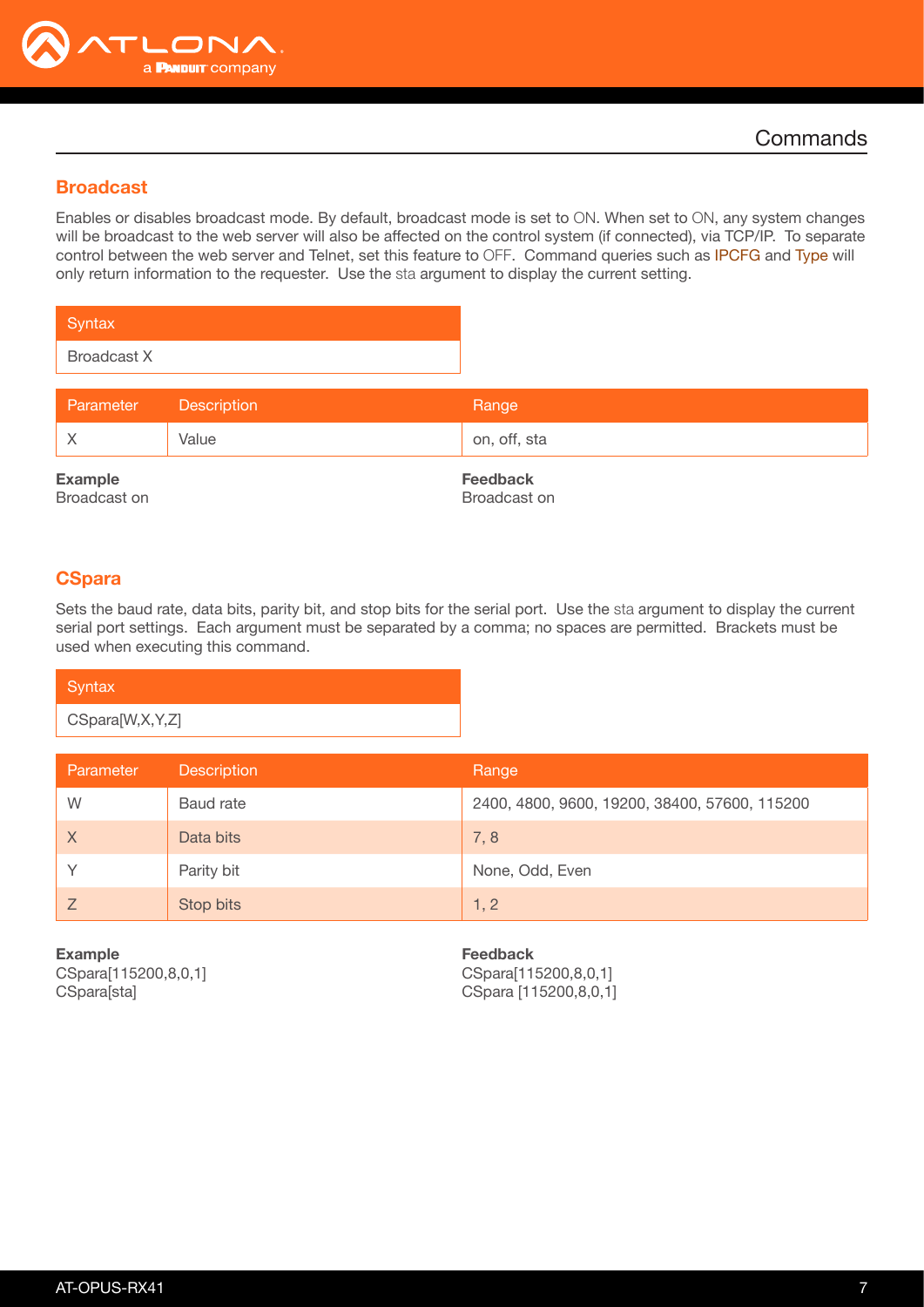

## <span id="page-7-0"></span>**EDIDCopy**

Saves the downstream EDID to the specified internal memory location on the unit. Do not use a space between the command and the first argument.

| Syntax            |  |
|-------------------|--|
| <b>EDIDCopyXY</b> |  |

| Parameter | Description     | Range |
|-----------|-----------------|-------|
|           | Input           | . 4   |
|           | Memory location | l … 8 |

Example EDIDCopy1 4

Feedback EDIDCopy1 4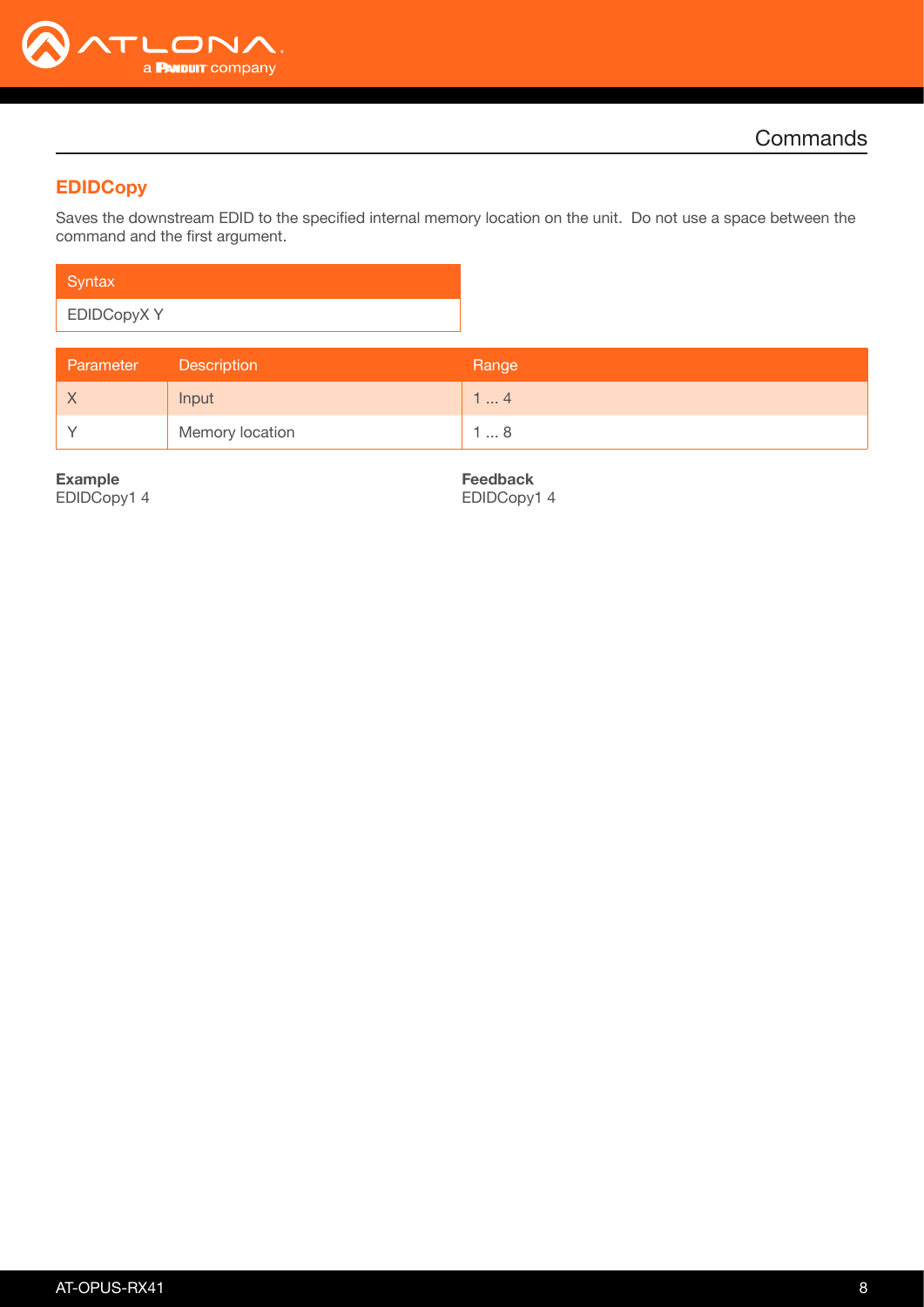

#### <span id="page-8-0"></span>EDIDMSet

Assigns an EDID to the specified input. The EDID can be either one of the internal preprogrammed EDIDs or a custom EDID that can be stored in one of the eight memory locations. A breif description of each preprogrammed EDID is listed in the table below. For a detailed summary of each EDID, refer to the User Manual for more information. Use arguments 1 through 8 to store the EDID in any of eight memory locations. To display the EDID assigned to an input, use the sta argument.

| Syntax            |  |
|-------------------|--|
| <b>EDIDMSetXY</b> |  |

| Parameter | Description            | Range |
|-----------|------------------------|-------|
|           | Input                  | l  4  |
|           | <b>EDID</b> preset     | 125   |
|           | <b>Memory location</b> | l  8  |

#### Example

EDIDMSet2 3 1 EDIDMSet1 sta Feedback EDIDMSet2 3 1 EDIDMSet1 default

| EDID (parameter Y) | <b>Description</b> | EDID (parameter Y) | <b>Description</b>     |
|--------------------|--------------------|--------------------|------------------------|
|                    | Default            | 14                 | 1920x1200 2CH          |
| 2                  | 1080p 2CH          | 15                 | 3840x2160@60 4:2:0 2CH |
| 3                  | 1080p MCH          | 16                 | 3840x2160@60 4:2:0 MCH |
| $\overline{4}$     | 1080p DD           | 17                 | 3840x2160@30 4:4:4 2CH |
| 5                  | 1080p 3D 2CH       | 18                 | 3840x2160@60 4:4:4 MCH |
| 6                  | 1080p 3D MCH       | 19                 | 4096x2160@60 4:2:0 2CH |
|                    | 1080p 3D DD        | 20                 | 4096x2160@60 4:2:0 MCH |
| 8                  | 720p 2CH           | 21                 | 3840x2160@60 4:4:4 2CH |
| 9                  | 720p DD            | 22                 | 3840x2160@60 4:4:4 MCH |
| 10                 | 1280x800 2CH       | 23                 | 4K 60 4:2:0 HDR 2CH    |
| 11                 | 1366x768 2CH       | 24                 | 4K 60 4:2:0 HDR MCH*   |
| 12 <sup>2</sup>    | 1080p DVI          | 25                 | 4K 30 Dolby Vision 2CH |
| 13                 | 1280x800 DVI       |                    |                        |

\* HD multichannel audio (lossless).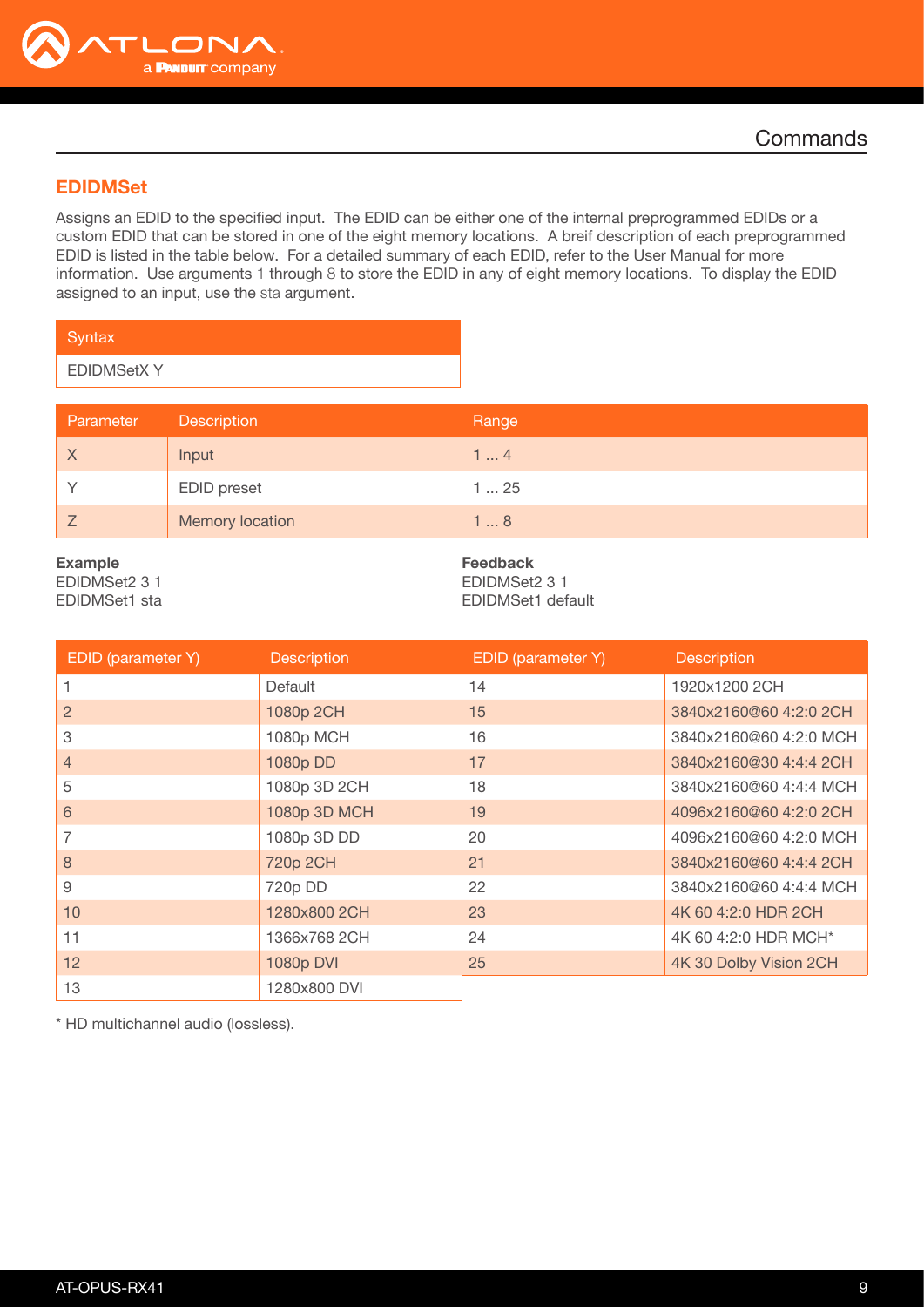

## <span id="page-9-0"></span>**HDCPSet**

Set the HDCP reporting mode of the specified HDMI input port. Some computers will send HDCP content if an HDCP-compliant display is detected. Setting this value to off, will force the computer to ignore detection of HDCPcompliant displays. Disabling this feature will *not* decrypt HDCP content. on = enables HDCP detection; off = disables HDCP detection; sta = displays the current setting. No space should exist between the first argument and the command.

| Syntax           |  |
|------------------|--|
| <b>HDCPSetXY</b> |  |

| Parameter | <b>Description</b>      | Range        |
|-----------|-------------------------|--------------|
|           | Input                   | . 4          |
|           | <b>Reporting status</b> | on, off, sta |

Example HDCPSet1 off

Feedback HDCPSet1 off

#### <span id="page-9-1"></span>HDMIAUD

Enables or disables audio on the HDMI output. on = enables HDMI audio output; off = disables HDMI audio output; sta = displays the current setting.

| Syntax           |  |  |
|------------------|--|--|
| <b>HDMIAUD X</b> |  |  |

| on, off, sta<br>Value | Parameter Description | Range |
|-----------------------|-----------------------|-------|
|                       |                       |       |

Example HDMIAUD off Feedback HDMIAUD off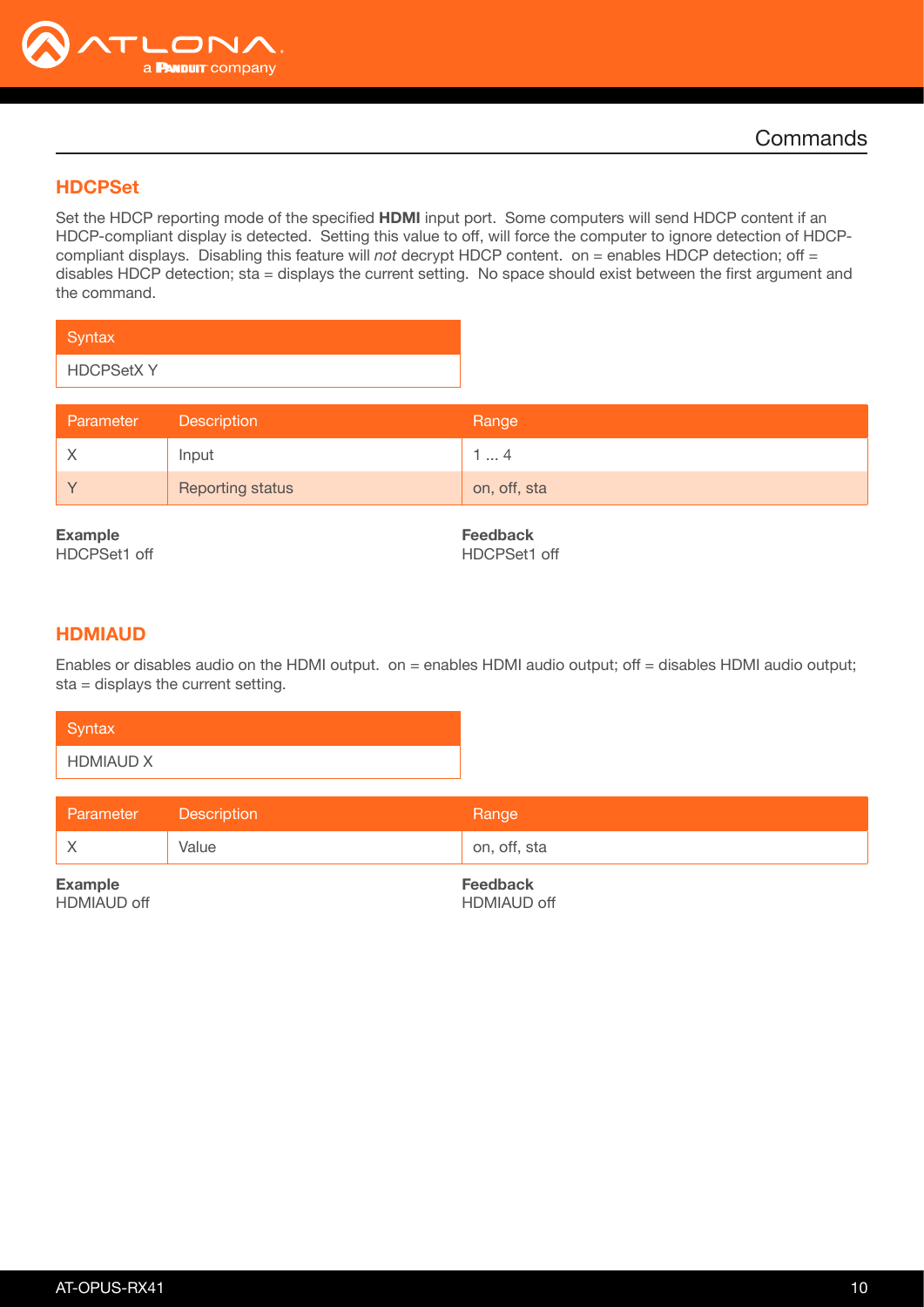

#### <span id="page-10-0"></span>help

Displays the list of available commands. To obtain help on a specific command, enter the help command followed by the name of the command.

| Syntax |  |
|--------|--|
| help X |  |

| Parameter              | <b>Description</b>      | Range                                                                                                     |
|------------------------|-------------------------|-----------------------------------------------------------------------------------------------------------|
| $\times$               | Command name (optional) | Command                                                                                                   |
| <b>Example</b><br>help |                         | <b>Feedback</b><br><b>Command List</b><br>-----------<br><b>IPCFG</b><br><b>IPDHCP</b><br><b>IPStatic</b> |
|                        |                         | $\sim 100$<br>$\sim 100$                                                                                  |

#### <span id="page-10-1"></span>InputBroadcast

Enabling this feature will invoke the InputStatus command, when a new source is connected, and will return the state of all inputs. This also applies when auto-switching occurs. on = enable; off = disable; sta = displays the current setting.

| Syntax           |
|------------------|
| InputBroadcast X |
|                  |

| Parameter | <b>Description</b> | Range        |
|-----------|--------------------|--------------|
|           | State              | on, off, sta |

Example InputBroadcast on Feedback InputBroadcast on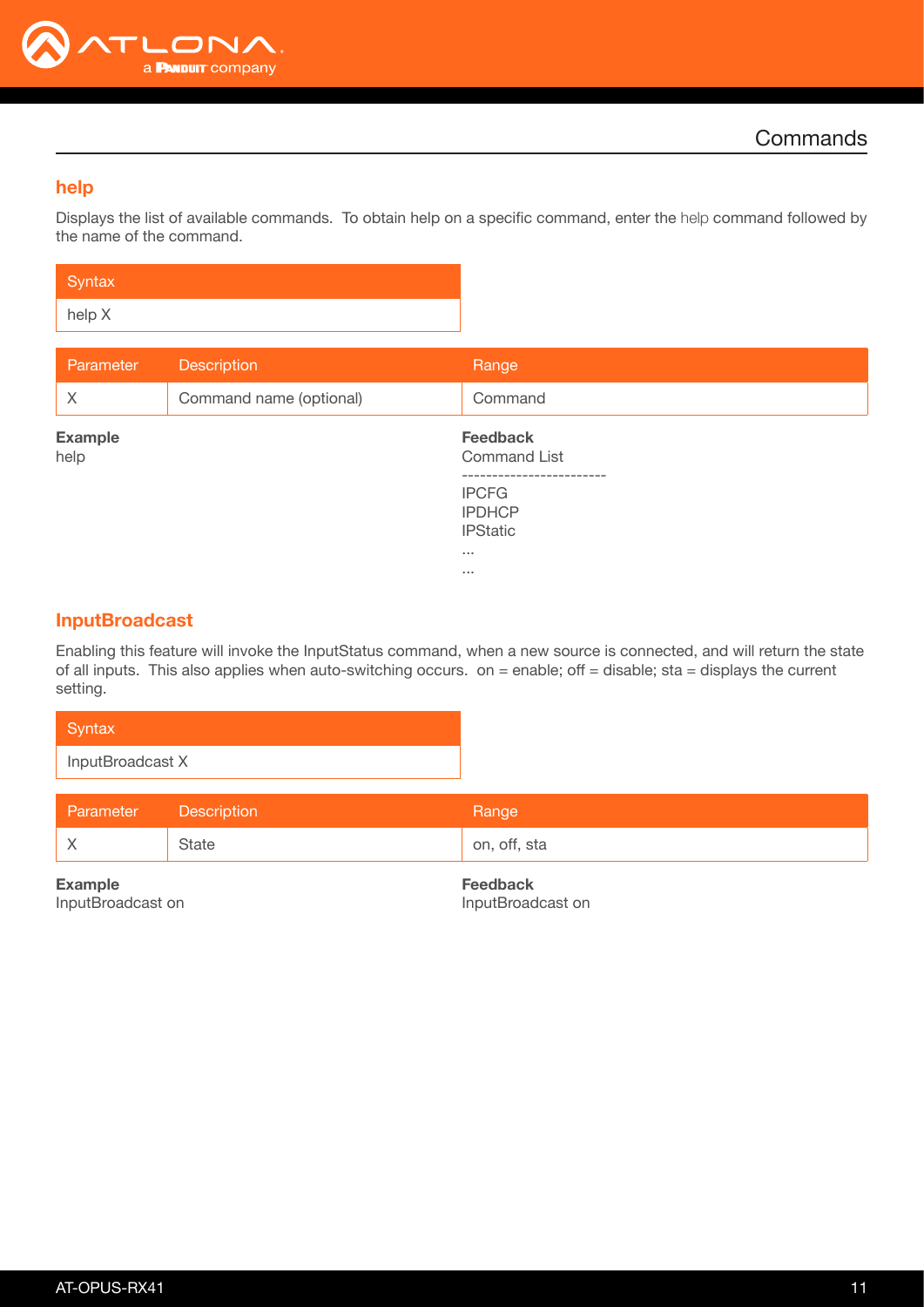

#### <span id="page-11-0"></span>**InputStatus**

Displays the state of each input.  $0 = no$  source connected;  $1 = source$  connected. Optionally specify the number of the input, as an argument, to return the state of that input.

| Syntax          |  |
|-----------------|--|
| InputStatus [X] |  |

| Parameter                      | <b>Description</b> | Range                               |
|--------------------------------|--------------------|-------------------------------------|
|                                | Input (optional)   | 14                                  |
| <b>Examples</b><br>InputStatus |                    | <b>Feedback</b><br>InputStatus 0100 |
| InputStatus1                   |                    | InputStatus10                       |

## <span id="page-11-1"></span>IPAddUser

Adds a user for Telnet control. This command performs the same function as adding a user within the Config page of the web server. Refer to the User Manual for more information.

| Syntax               |  |
|----------------------|--|
| <b>IPAddUser X Y</b> |  |

| Parameter | <b>Description</b> | Range               |
|-----------|--------------------|---------------------|
|           | User name          | 20 characters (max) |
|           | Password           | 20 characters (max) |

Example IPAddUser BigBoss b055man

Feedback IPAddUser BigBoss b055man TCP/IP user was added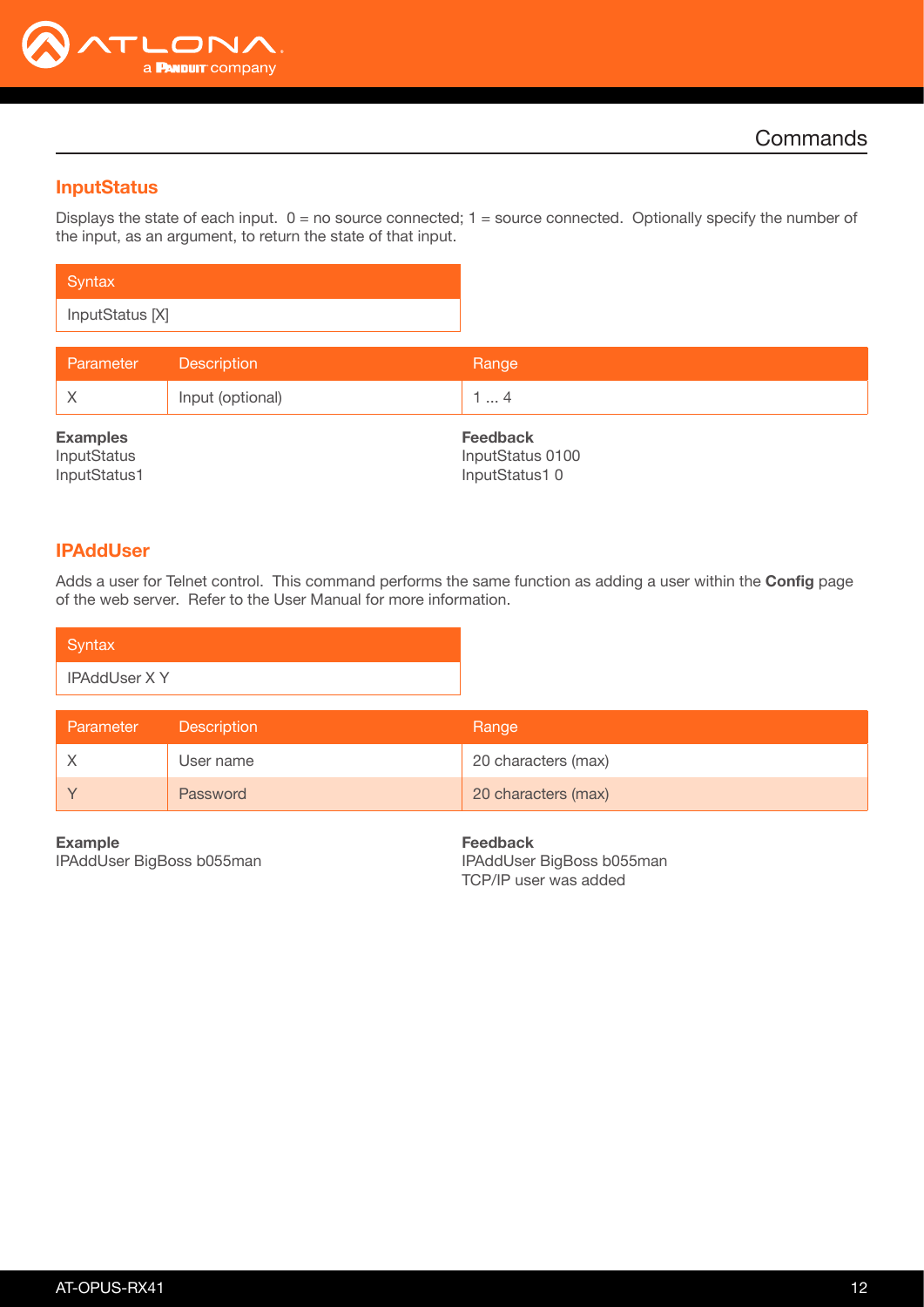

## <span id="page-12-0"></span>IPCFG

Displays the current network settings for the unit.

| Syntax       |  |  |
|--------------|--|--|
| <b>IPCFG</b> |  |  |

This command does not require any parameters

Example IPCFG

| <b>Feedback</b> |                   |
|-----------------|-------------------|
| Mac Addr:       | B8:98:B0:05:DF:F7 |
| IP Addr:        | 10.0.1.101        |
| Netmask:        | 255.255.255.0     |
| Gateway:        | 10.0.1.1          |
| Telnet Port:    | 23                |
| HTTP Port:      | 80                |
|                 |                   |

#### <span id="page-12-1"></span>IPDelUser

Deletes the specified TCP/IP user. This command performs the same function as removing a user within the Config page of the web server. Refer to the User Manual for more information.

| Syntax                                       |                    |                                                                          |
|----------------------------------------------|--------------------|--------------------------------------------------------------------------|
| <b>IPDelUser X</b>                           |                    |                                                                          |
| Parameter                                    | <b>Description</b> | Range                                                                    |
| $\times$                                     | User               | User name                                                                |
| <b>Example</b><br><b>IPDelUser MinionTwo</b> |                    | <b>Feedback</b><br><b>IPDelUser MinionTwo</b><br>TCP/IP user was deleted |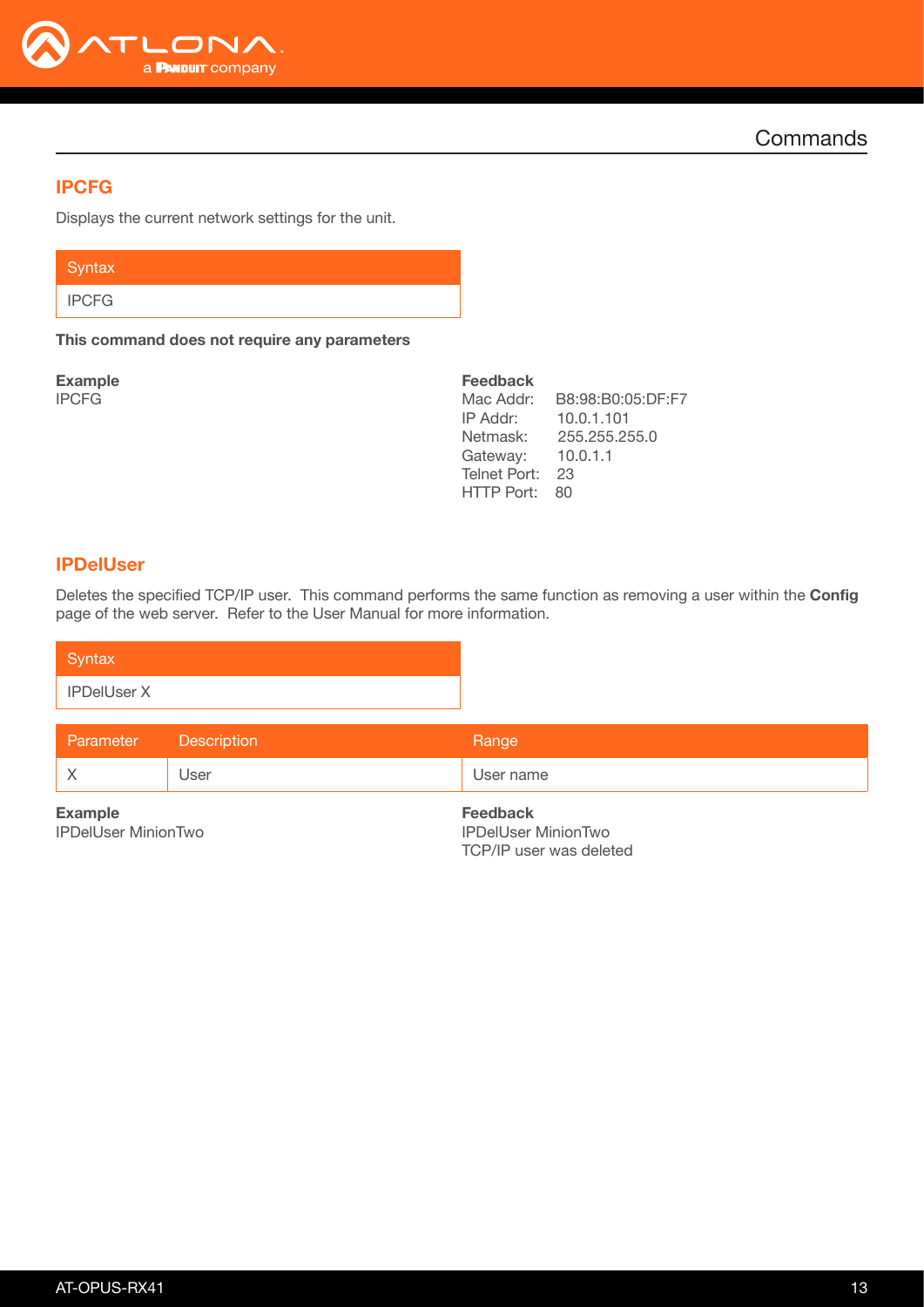

## <span id="page-13-0"></span>**IPDHCP**

Enables or disables DHCP mode on the unit. on = enables DHCP mode; off = disables DHCP mode; sta = displays the current setting. If this feature is disabled, then a static IP address must be specified for the unit. Refer to the [IPQuit](#page-14-0) command for more information.

| Syntax          |  |  |  |
|-----------------|--|--|--|
| <b>IPDHCP X</b> |  |  |  |

| Parameter      | Description | Range           |
|----------------|-------------|-----------------|
|                | Value       | on, off, sta    |
| <b>Example</b> |             | <b>Feedback</b> |

IPDHCP on

Feedback IPDHCP on

## <span id="page-13-1"></span>IPLogin

Enables or disables the use of login credentials when starting a Telnet session on the unit. If this feature is set to on, then the unit will prompt for both the username and password. Use the same credentials as the web server. on = login credentials required; off = no login required. Use the sta argument to display the current setting.

| Syntax    |  |
|-----------|--|
| IPLogin X |  |

| Parameter      | Description | Range        |
|----------------|-------------|--------------|
|                | Value       | on, off, sta |
| <b>Example</b> |             | Feedback     |

IPLogin off

IPLogin off

#### <span id="page-13-2"></span>IPPort

Sets the Telnet listening port for the unit. Use the sta argument to display the current setting.

| Syntax          |  |
|-----------------|--|
| <b>IPPort X</b> |  |

| Parameter                   | Description | Range                        |
|-----------------------------|-------------|------------------------------|
|                             | Port        | 0  65535, sta                |
| <b>Example</b><br>IPPort 23 |             | <b>Feedback</b><br>IPPort 23 |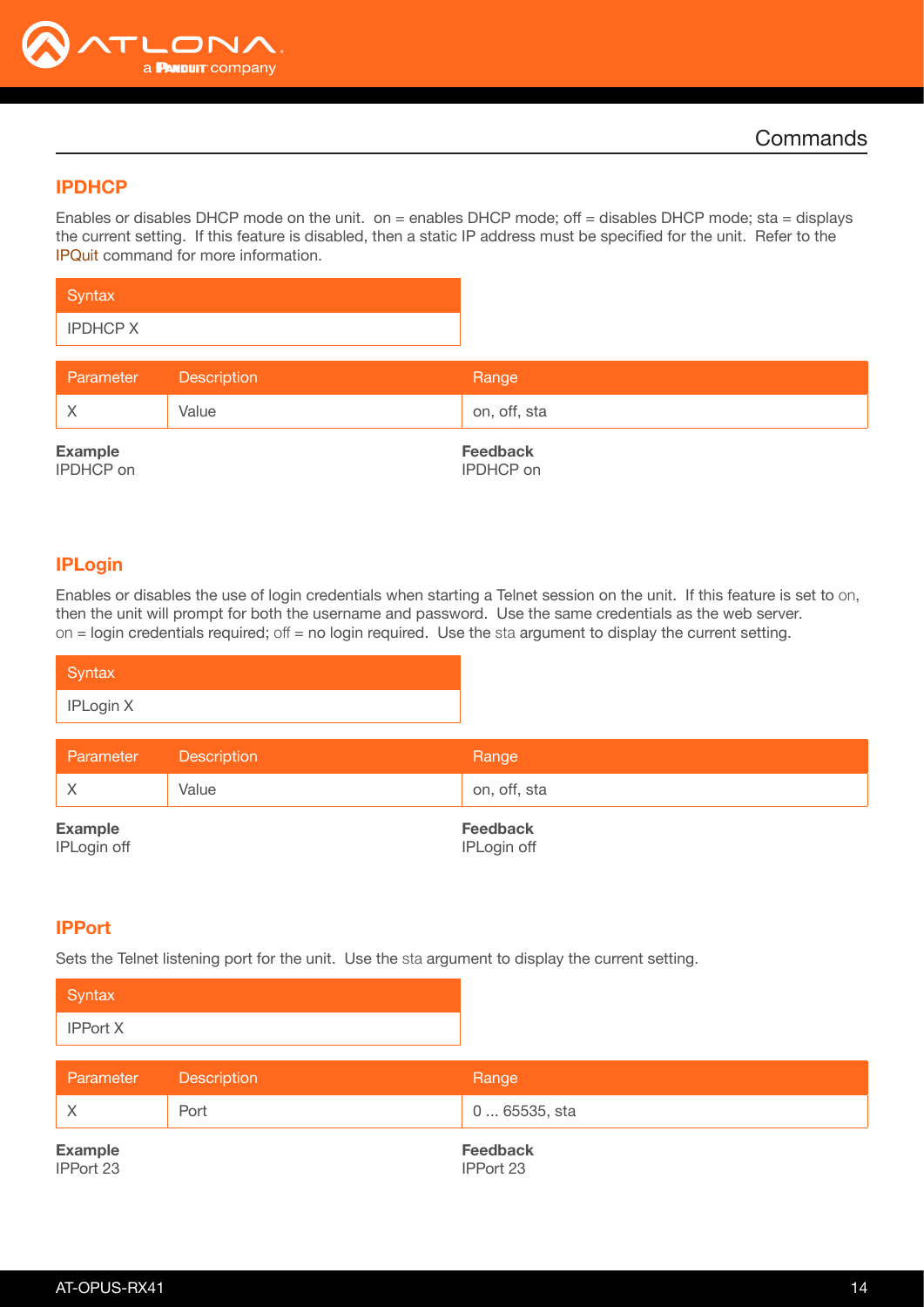

## <span id="page-14-0"></span>IPQuit

Closes the current Telnet session.

| Syntax <sup>1</sup> |  |  |  |
|---------------------|--|--|--|
| <b>IPQuit</b>       |  |  |  |

This command does not require any parameters

Example IPQuit

Feedback Connection lost...

## <span id="page-14-1"></span>**IPStatic**

Sets the static IP address, subnet mask, and gateway (router) address of the unit. Before using this command, DHCP must be disabled on the unit. Refer to the **IPDHCP** command for more information. Each argument must be entered in dot-decimal notation and separated by a space. The default static IP address is 192.168.1.254.

| Syntax                |  |
|-----------------------|--|
| <b>IPStatic X Y Z</b> |  |

| Parameter | <b>Description</b> | Range             |
|-----------|--------------------|-------------------|
|           | IP address         | 0  255 (per byte) |
|           | Subnet mask        | 0  255 (per byte) |
|           | Gateway (router)   | 0  255 (per byte) |

#### Example

IPStatic 192.168.1.112 255.255.255.0 192.168.1.1

## Feedback

IPStatic 192.168.1.112 255.255.255.0 192.168.1.1

## <span id="page-14-2"></span>**IPTimeout**

Specifies the time interval of inactivity before the Telnet session is automatically closed.



| Parameter      | <b>Description</b>    | Range           |
|----------------|-----------------------|-----------------|
|                | Interval (in seconds) | 160000          |
| <b>Example</b> |                       | <b>Feedback</b> |

IPTimeout 300

Feedback IPTimeout 300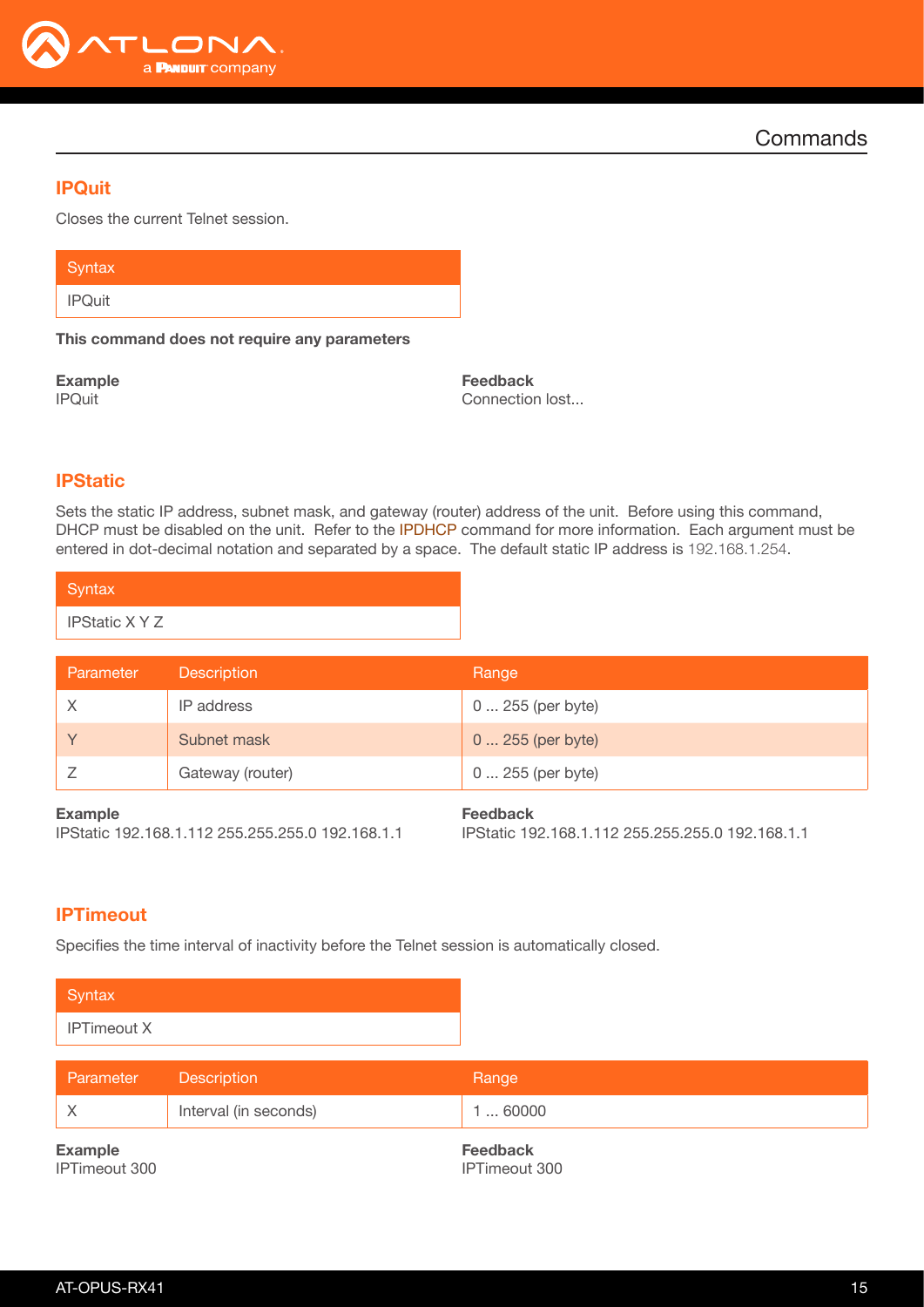

#### <span id="page-15-0"></span>IROFF

Disables the IR receiver on the AT-OPUS-RX41.

**Syntax** IROFF

This command does not require any parameters

Example IROFF

Feedback IROFF

#### <span id="page-15-1"></span>**IRON**

Enables the IR receiver on the AT-OPUS-RX41.

**Syntax** 

IRON

This command does not require any parameters

Example IRON

Feedback IRON

## <span id="page-15-2"></span>Lock

Locks the buttons on the front panel. This feature is useful when the unit is installed in a rack environment or other remote location, to prevent unauthorized tampering or accidental pressing of the front-panel buttons. Also refer to the [Unlock](#page-20-1) command.

| Syntax |  |
|--------|--|
| Lock   |  |

This command does not require any parameters

Example Lock

Feedback Lock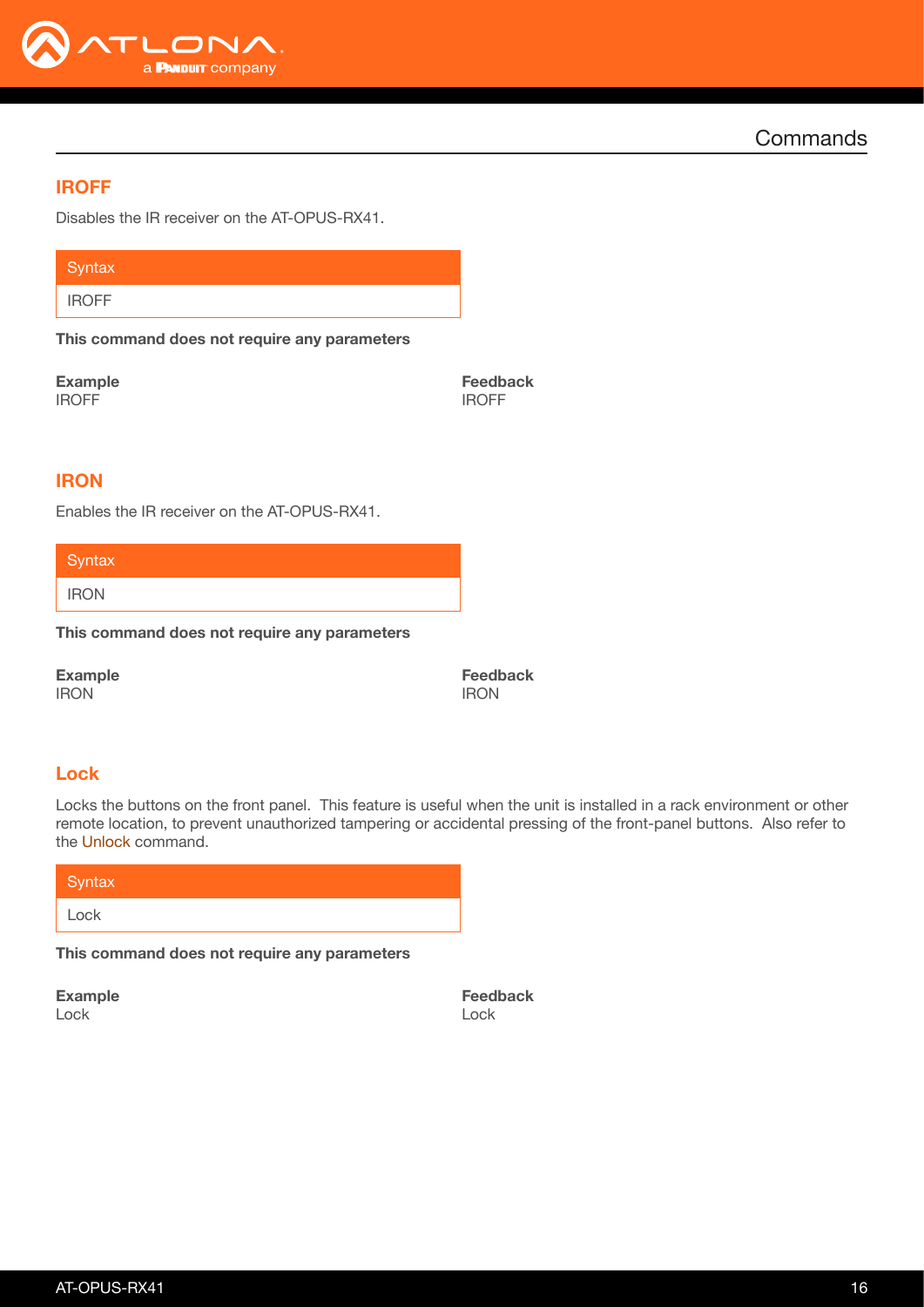

#### <span id="page-16-0"></span>Mreset

Resets the unit to factory-default settings.

**Syntax** Mreset

This command does not require any parameters

Example Mreset

Feedback Mreset

#### <span id="page-16-1"></span>PWOFF

Executing this command will power-off the AT-OPUS-RX41. Use the PWON command to power-on the unit.

**Syntax** 

PWOFF

This command does not require any parameters

Example PWOFF

Feedback PWOFF

#### <span id="page-16-2"></span>PWON

Executing this command will power-on the AT-OPUS-RX41. Use the PWOFF command to power-off the unit.

| Syntax      |  |  |  |
|-------------|--|--|--|
| <b>PWON</b> |  |  |  |

This command does not require any parameters

Example PWON

Feedback PWON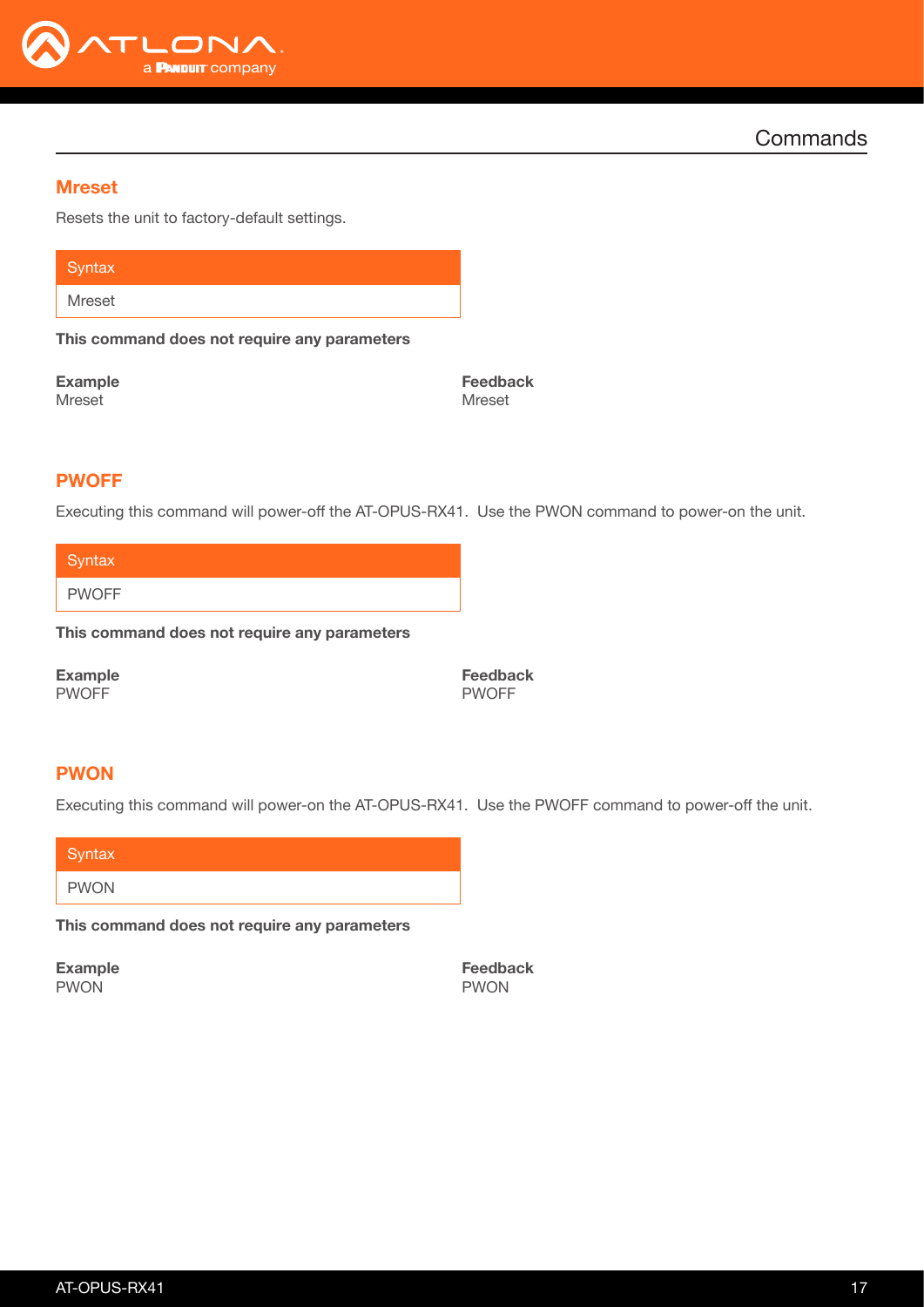

## <span id="page-17-0"></span>PWSTA

Displays the current power state of the AT-OPUS-RX41.

**Syntax** 

PWSTA

This command does not require any parameters

Example PWSTA

Feedback PWON

## <span id="page-17-1"></span>**RHostName**

Displays the host name of the unit.

**Syntax** 

RHostName

This command does not require any parameters

Example **RHostName**  Feedback RHostName OPUSRX41-000304

## <span id="page-17-2"></span>**ScalerPtMode**

Enables or disables scaler pass-through mode. Specify the sta argument to display the current setting.

| Syntax         |  |
|----------------|--|
| ScalerPtMode X |  |

| Parameter      | <b>Description</b> | Range           |
|----------------|--------------------|-----------------|
| ΙX             | State              | on, off, sta    |
| <b>Example</b> |                    | <b>Feedback</b> |

ScalerPtMode on

ScalerPtMode on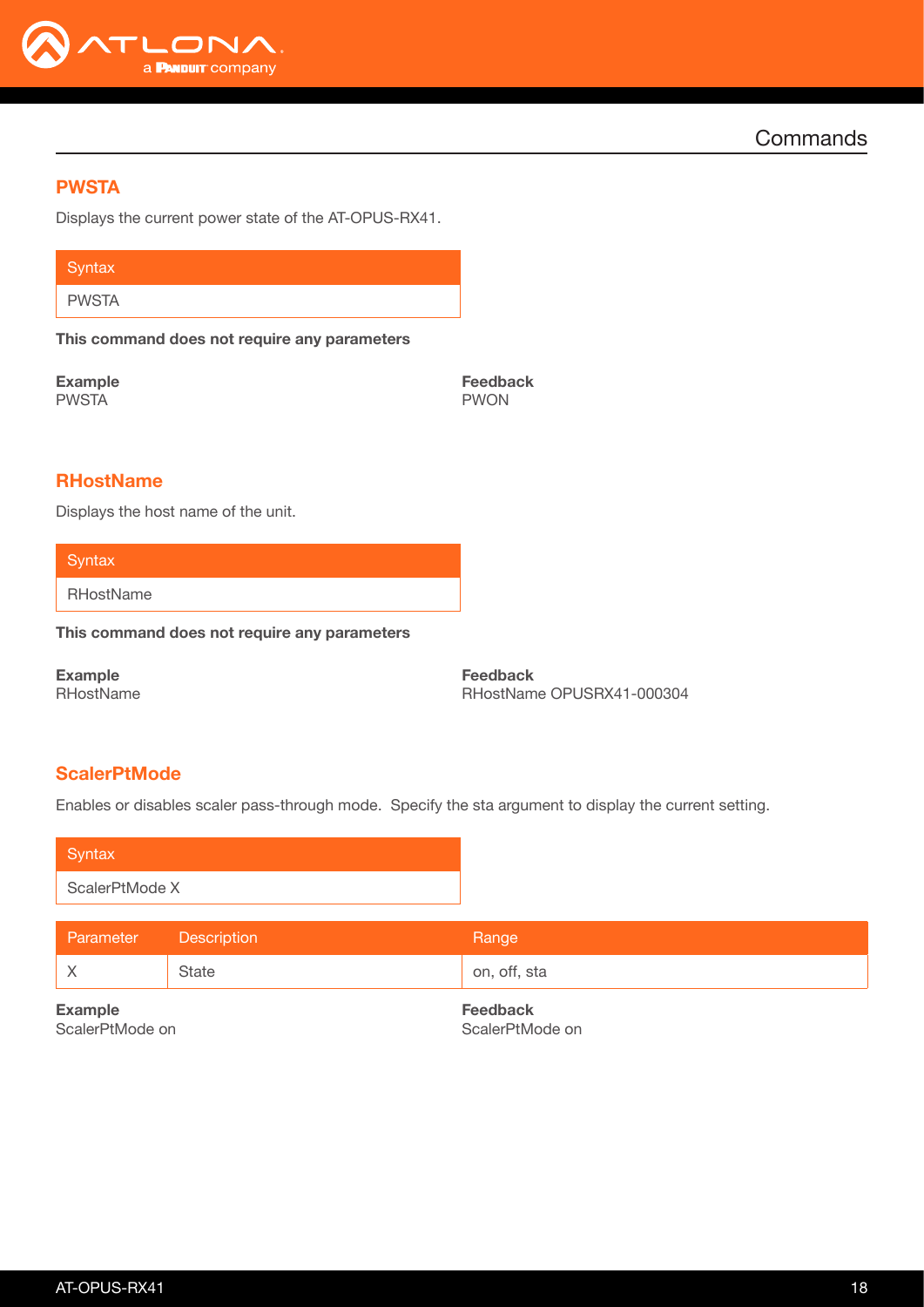

#### <span id="page-18-0"></span>**SHostName**

Sets the hostname of the unit. The hostname can be changed to easily identify the unit within the Atlona Management System (AMS) or a network. If using a custom host name, it must meet the host name standards defined here:<https://tools.ietf.org/html/rfc1123>.

**Syntax** SHostName X

| Parameter | <b>Exercise Description</b> | Range                          |
|-----------|-----------------------------|--------------------------------|
|           | Name                        | String (maximum 15 characters) |
|           |                             |                                |

Example SHostName OMERX41\_ConfR Feedback SHostName OMERX41\_ConfR

#### <span id="page-18-1"></span>**Status**

Displays the which input is routed to the output. The routing state is returned as xyAVx1, where the y is the input.

| Syntax |  |  |
|--------|--|--|
| Status |  |  |

This command does not require any parameters

Example

**Status** 

Feedback x3AVx1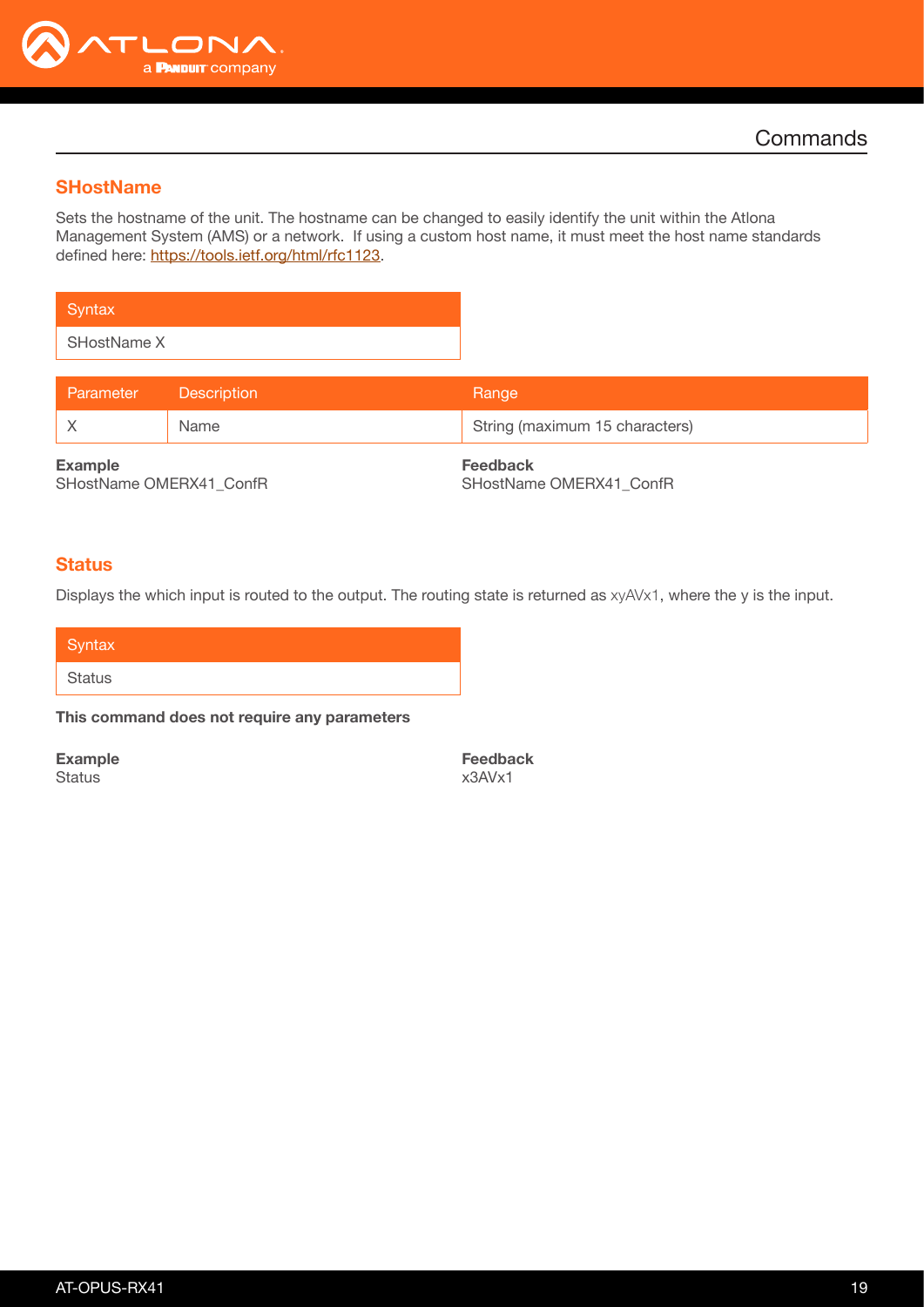

## <span id="page-19-0"></span>**System**

Displays the current configuration of the AT-OPUS-RX41. The sta argument must be specified.

| Syntax   |  |
|----------|--|
| System X |  |

| Parameter                    | <b>Description</b> | Range                                                                                                                                                                                                                                                                                                  |
|------------------------------|--------------------|--------------------------------------------------------------------------------------------------------------------------------------------------------------------------------------------------------------------------------------------------------------------------------------------------------|
| $\times$                     | Constant           | sta                                                                                                                                                                                                                                                                                                    |
| <b>Example</b><br>System sta |                    | <b>Feedback</b><br>Model: AT-OPUS-RX41<br>MAC Addr: b8-98-b0-00-3b-f9<br>Address Type: DHCP<br>IP: 10.20.20.121<br>Netmask: 255.255.255.0<br>Gateway: 10.20.20.1<br>Http Port: 80<br>Telnet Port: 23<br>Firmware: 1.2.10<br>On/Up Time <dd hh:mm:ss="">: 0 23:39:40<br/><b>Power Status: PWON</b></dd> |

## <span id="page-19-1"></span>**Toslink**

Enables or disables the OPTICAL port on the back of the unit. Use the sta argument to display the current setting.

| Syntax    |  |
|-----------|--|
| Toslink X |  |

| Parameter | <b>Description</b> | Range        |
|-----------|--------------------|--------------|
|           | State              | on, off, sta |
|           |                    |              |

Example Toslink off Feedback Toslink off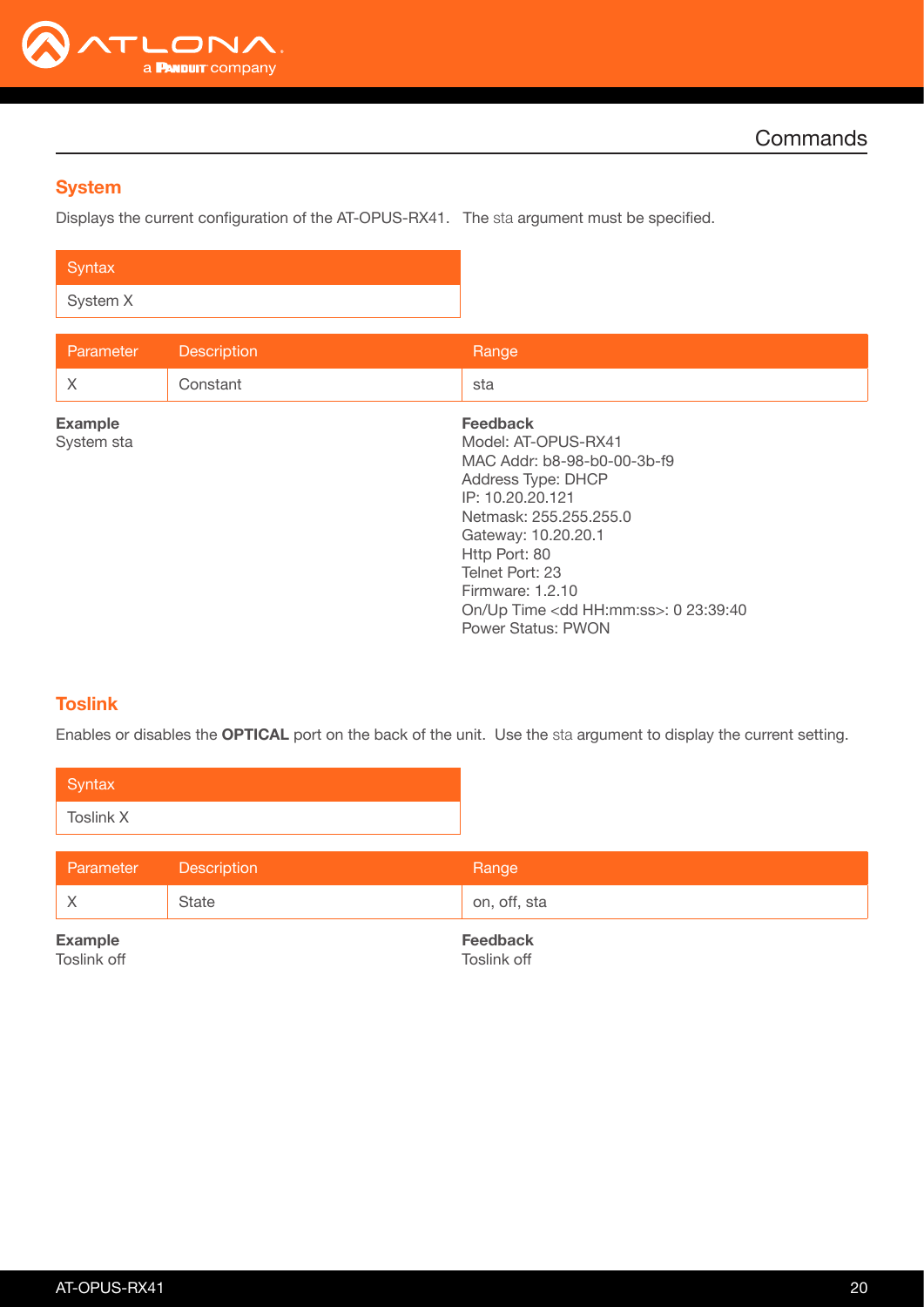

## <span id="page-20-0"></span>**Type**

Displays the model information of the unit.

**Syntax** Type

This command does not require any parameters

Example

Type

Feedback AT-OPUS-RX41

## <span id="page-20-1"></span>**Unlock**

Unlocks the buttons on the front panel. Also refer to the [Lock](#page-15-2) command.

**Syntax** 

Unlock

This command does not require any parameters

Example Unlock

Feedback Unlock

## <span id="page-20-2"></span>**Version**

Displays the current firmware version of the unit.

**Syntax** Version

This command does not require any parameters

Example Version

Feedback 1.2.10

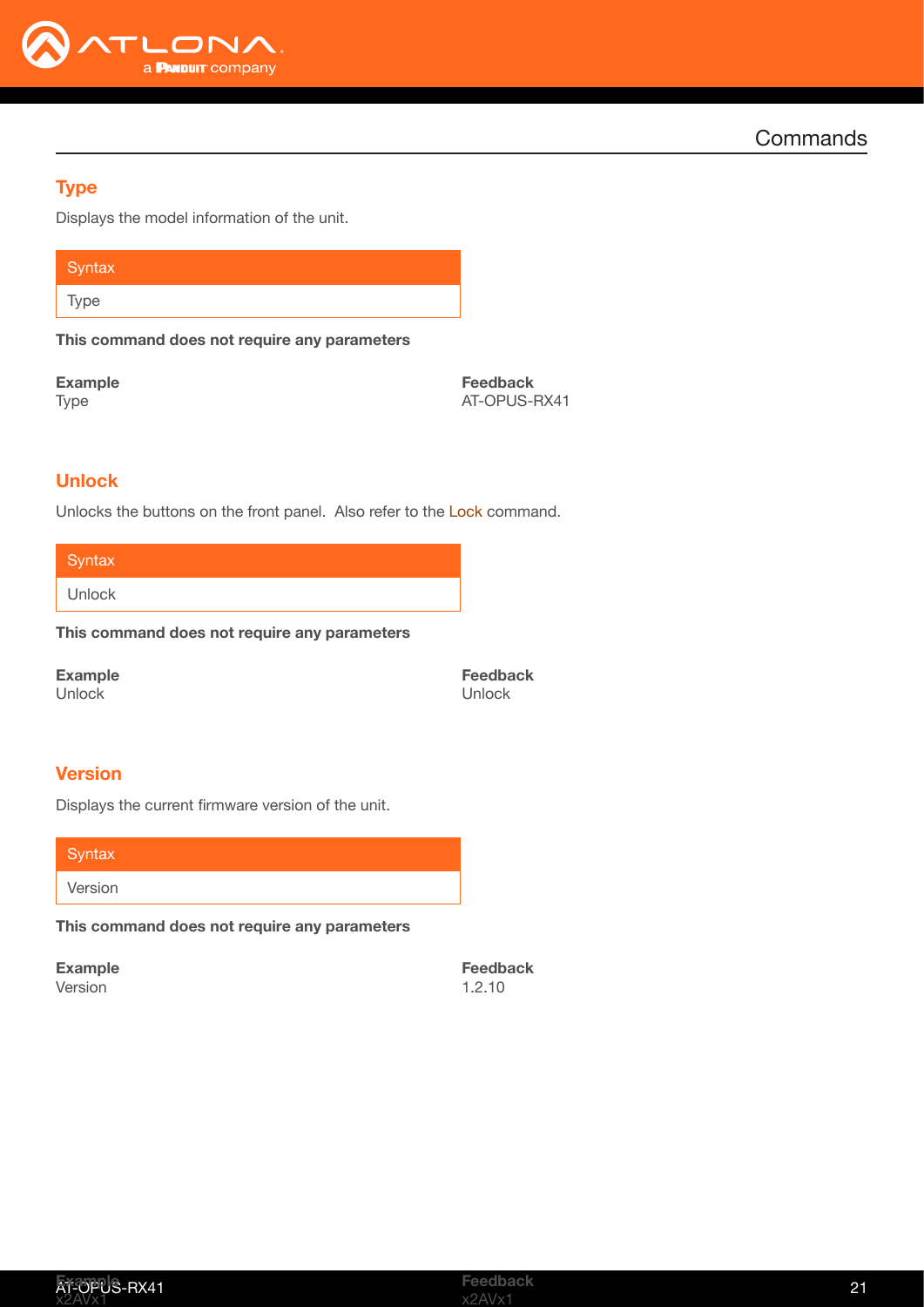

## <span id="page-21-0"></span>x?AVx1

Routes the specified input to the output.

| Syntax |  |
|--------|--|
| xYAVx1 |  |

| Parameter | <b>Description</b> | Range    |
|-----------|--------------------|----------|
|           | Input              | ∸<br>. 4 |